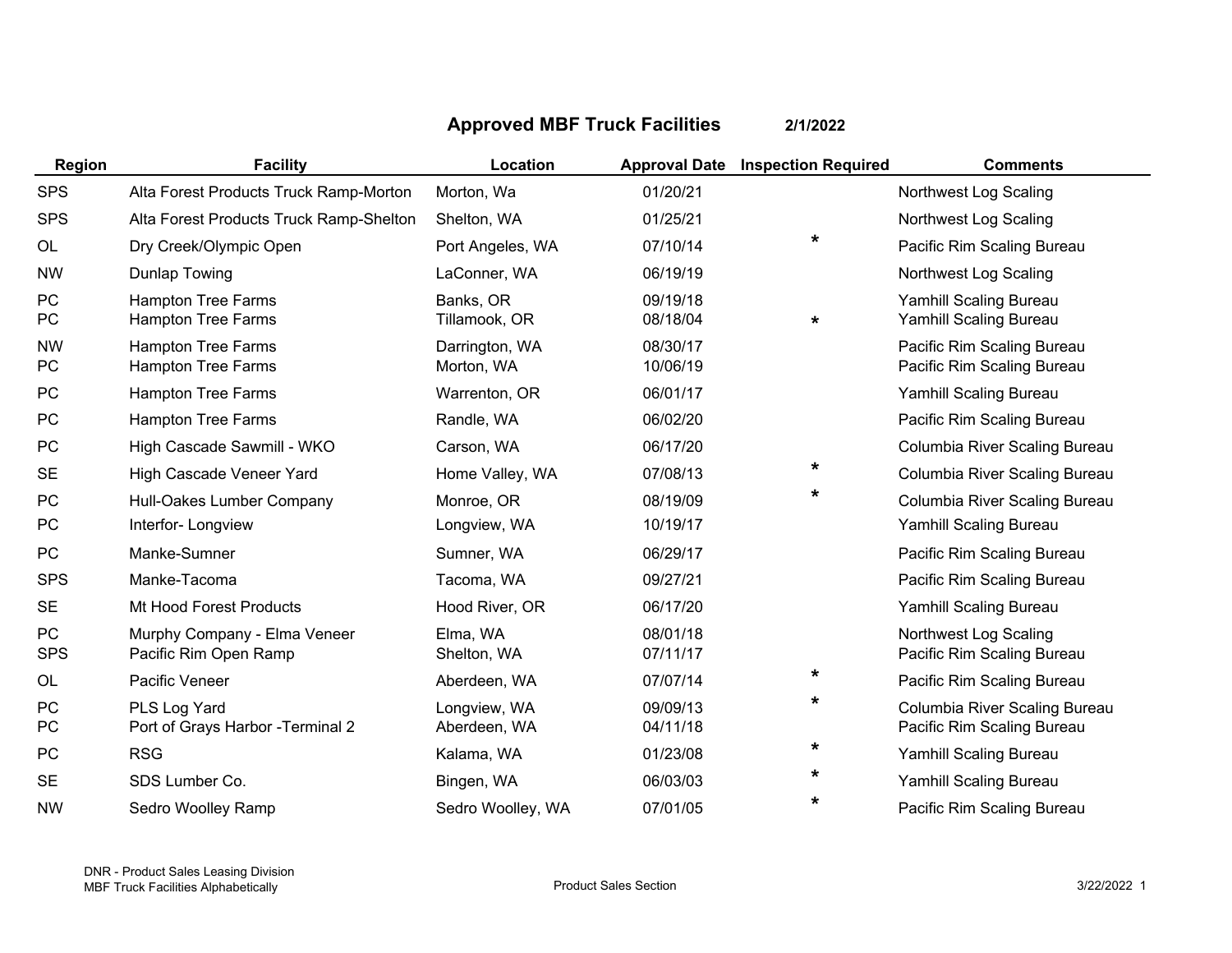| PC. | Swanson Brother Mill - Noti | Noti, OR       | 04/20/16 | <b>Only Cottage</b> Mountain Western |                               |
|-----|-----------------------------|----------------|----------|--------------------------------------|-------------------------------|
| PC  | Tenant Way Multiple         | Longview, WA   | 04/12/04 |                                      | Columbia River Scaling Bureau |
| SE. | Yakima Forest Products      | White Swan, WA | 06/17/03 |                                      |                               |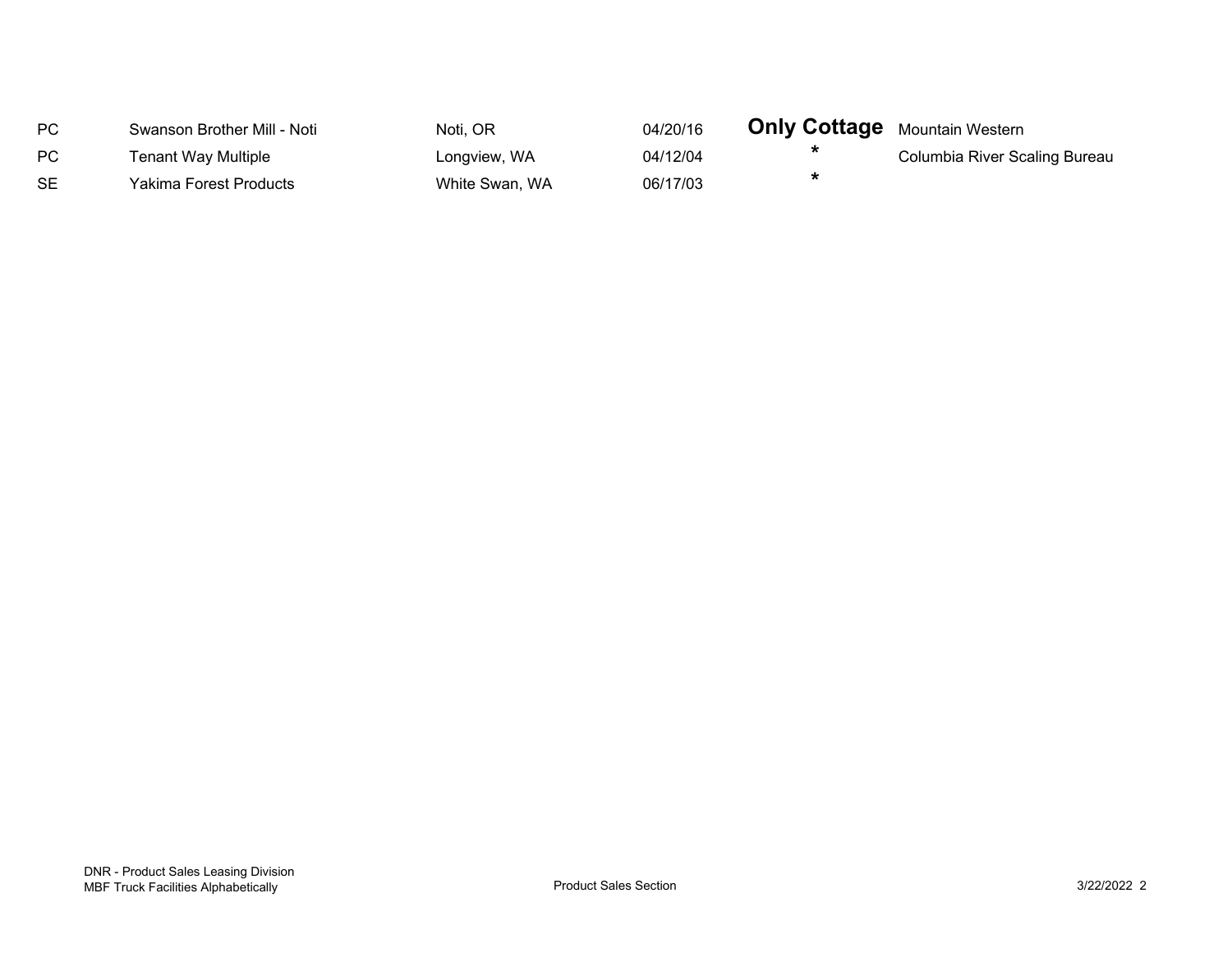## **APPROVED MBF YARD FACILITIES 2/1/2022**

| Region                      | <b>Facility</b>                                                                                              | Location                                                                  | 09/15/13                                                 | <b>Inspection Required</b>               | <b>Comments</b>                                                   |
|-----------------------------|--------------------------------------------------------------------------------------------------------------|---------------------------------------------------------------------------|----------------------------------------------------------|------------------------------------------|-------------------------------------------------------------------|
| OLY                         | Alta Forest Products, Amanda Park                                                                            | Amanda Park, WA                                                           | 07/22/20                                                 |                                          | <b>NW Log Scalers</b>                                             |
| SPS                         | Alta Forest Products, Shelton                                                                                | Shelton, WA                                                               | 01/25/21                                                 |                                          | <b>NW Log Scalers</b>                                             |
| OLY<br>ΝW                   | B&D Log Yard<br><b>Bell Timber Inc</b>                                                                       | Port Angeles, WA<br>Conway, WA                                            | 04/03/06<br>03/16/15                                     | $\star$                                  | Pacific Rim                                                       |
| РC<br>РC                    | <b>Bell Timber Inc.</b><br><b>Bell Timber Inc</b>                                                            | Lebanon, OR<br>Longview, WA                                               | 04/13/16<br>09/24/19                                     | *                                        | Columbia River Scaling Bureau<br>Columbia River Scaling Bureau    |
| РC                          | <b>Boise</b>                                                                                                 | St. Helens, OR                                                            | 03/13/08                                                 | *                                        |                                                                   |
| NΕ                          | Boise - Lower Mill                                                                                           | Kettle Falls, WA                                                          | 06/24/08                                                 | $\star$                                  |                                                                   |
| ΝE                          | Boise - Upper Mill                                                                                           | Morton, WA                                                                | 06/24/08                                                 | $\star$                                  |                                                                   |
| SE<br>РC                    | Boise Building Solutions-Elgin<br>Boise-Willamina Veneer                                                     | Elgin, OR<br>Willamina, OR                                                | 10/06/20<br>01/30/09                                     | $\star$                                  | <b>NW Log Scalers</b><br>Yamhill                                  |
| ΝW<br>NW<br>PС              | <b>Buse Timber and Sales Inc.</b><br>Canyon Lumber Co. Inc.<br>Cascade Hardwoods                             | Everett, Wa<br>Everett, Wa<br>Chehalis, WA                                | 07/11/18<br>07/11/18<br>12/11/19                         |                                          | <b>NW Log Scalers</b><br>Pacific Rim<br>Pacific Rim               |
| NE                          | <b>Cedar Poles Limited</b>                                                                                   | Oldtown ID                                                                | 05/30/07                                                 | *                                        |                                                                   |
| NΕ                          | Columbia Cedar                                                                                               | Kettle Falls, WA                                                          | 01/26/21                                                 | *                                        | Yamhill                                                           |
| SPS                         | DaPaul - Tumwater                                                                                            | Tumwater, WA                                                              | 08/19/19                                                 |                                          | Pacific Rim                                                       |
| РC<br>PС                    | DR Johnson Salem Transfer Yard<br>Dunlap Towing and Log Yard - Olympia                                       | Salem, OR<br>Olympia WA                                                   | 08/18/10<br>20/14/20                                     | $\star$<br><b>Call PS&amp;L Division</b> | Southern Oregon<br>Pac Rim                                        |
| ΝW                          | Dunlap Towing-Westside Log Yard                                                                              | LaConner, WA                                                              | 02/25/16                                                 | *                                        |                                                                   |
| NΕ                          | Edgewood Log Mill                                                                                            | Arden, WA                                                                 | 05/31/07                                                 | $\star$                                  |                                                                   |
| РC                          | Feres Lumber                                                                                                 | Lyons, OR                                                                 | 04/17/12                                                 | $\star$                                  | Columbia River                                                    |
| ΝW                          | Fritch Mill                                                                                                  | Snohomish, WA                                                             | 11/29/18                                                 |                                          | Pacific Rim                                                       |
| PC                          | Georgia Pacific Corp                                                                                         | Philomath, OR                                                             | 12/16/21                                                 |                                          | Columbia River                                                    |
| NW                          | Grand Camp International, LLC                                                                                | Bellingham, WA                                                            | 07/31/18                                                 |                                          |                                                                   |
| SE                          | Grant Western (DR Johnson)                                                                                   | John Day, OR                                                              | 07/18/06                                                 | *                                        |                                                                   |
| РC                          | Grays Harbor Terminal 4                                                                                      | Aberdeen, WA                                                              | 06/25/09                                                 | *                                        | Pac Rim                                                           |
| NW                          | Great Western Lumber                                                                                         | Everson, WA                                                               | 08/13/19                                                 |                                          | Pac Rim                                                           |
| ΝW                          | Green Crow Monroe Scaling Station                                                                            | Monroe, WA                                                                | 08/09/07                                                 | $\star$                                  |                                                                   |
| РC                          | Hampton Lumber Mill                                                                                          | Tillamook, OR                                                             | 09/02/20                                                 |                                          | Yamhill                                                           |
| NW                          | Hampton Lumber Mill                                                                                          | Darrington, WA                                                            | 05/03/17                                                 |                                          | Pac Rim                                                           |
| PС                          | Hampton Lumber Mill                                                                                          | Willamina, OR                                                             | 06/14/12                                                 | *                                        | Yamhill                                                           |
| PС                          | Hampton Tree Farms                                                                                           | Randle, WA                                                                | 04/25/12                                                 | *                                        | Pac Rim                                                           |
| ΝW                          | Hardwoods & Veneers                                                                                          | Stanwood, WA                                                              | 08/09/07                                                 | *                                        |                                                                   |
| PС                          | Herbert Lumber Co                                                                                            | Riddle, OR                                                                | 03/22/11                                                 | *                                        | Southern Oregon                                                   |
| SE<br>PС<br>РC<br>SPS<br>NE | High Cascade Veneer<br>High Cascade/WKO<br>Holbrook - Chehalis<br>Holbrook Tacoma Yard<br>Idaho Forest Group | Home Valley, WA<br>Carson, WA<br>Chehalis, WA<br>Tacoma, WA<br>Chilco, ID | 07/08/13<br>07/18/11<br>07/08/08<br>07/10/08<br>07/14/09 | *<br>$\star$<br>$\star$<br>*             | Columbia River<br>Columbia River<br>Pac Rim<br>Pac Rim<br>Yamhill |
| NW                          | Interfor Pacific                                                                                             | Marysville, WA                                                            | 01/14/05                                                 | *                                        |                                                                   |
| OLY<br>PС                   | Interfor US - Port Angeles<br>Interfor US - Longview                                                         | Port Angeles, WA<br>Longview, WA                                          | 03/04/21<br>08/25/16                                     | *                                        | Pacific Rim<br>Yamhill                                            |
| РC                          | Interfor US - Molalla                                                                                        | Mollala, OR                                                               | 03/26/14                                                 | *                                        | Yamhill                                                           |
| ΝE                          | <b>JD Lumber</b>                                                                                             | Priest River, ID                                                          | 06/17/08                                                 | *                                        |                                                                   |
| PС                          | Longview Fibre - Deep River                                                                                  | Naselle, WA                                                               | 04/28/08                                                 | *                                        |                                                                   |
| SPS                         | Merril & Ring                                                                                                | Olympia WA                                                                | 07/10/07                                                 | *                                        |                                                                   |
| SE<br>PС                    | Mt. Hood Forest Products<br>Murphy - Foster Veneer                                                           | Hood River, OR<br>Sweet Home, OR                                          | 09/03/09<br>08/07/18                                     | *                                        | Yamhill<br><b>NW Log Scalers</b>                                  |
| РC                          | Northwest Hardwoods -Centralia                                                                               | Centraila, WA                                                             | 03/15/21                                                 |                                          | Yamhill                                                           |
| РC                          | Northwest Hardwoods -Longview                                                                                | Longview, Wa                                                              | 09/24/19                                                 |                                          | Yamhill                                                           |
| NW                          | Northwest Hardwoods-Mt Vernon                                                                                | Mount Vernon, WA                                                          | 02/25/16                                                 | $\star$                                  | Pacific Rim                                                       |
| NW                          | Oeser                                                                                                        | Bellingham, WA                                                            | 08/17/17                                                 |                                          | Pacific Rim                                                       |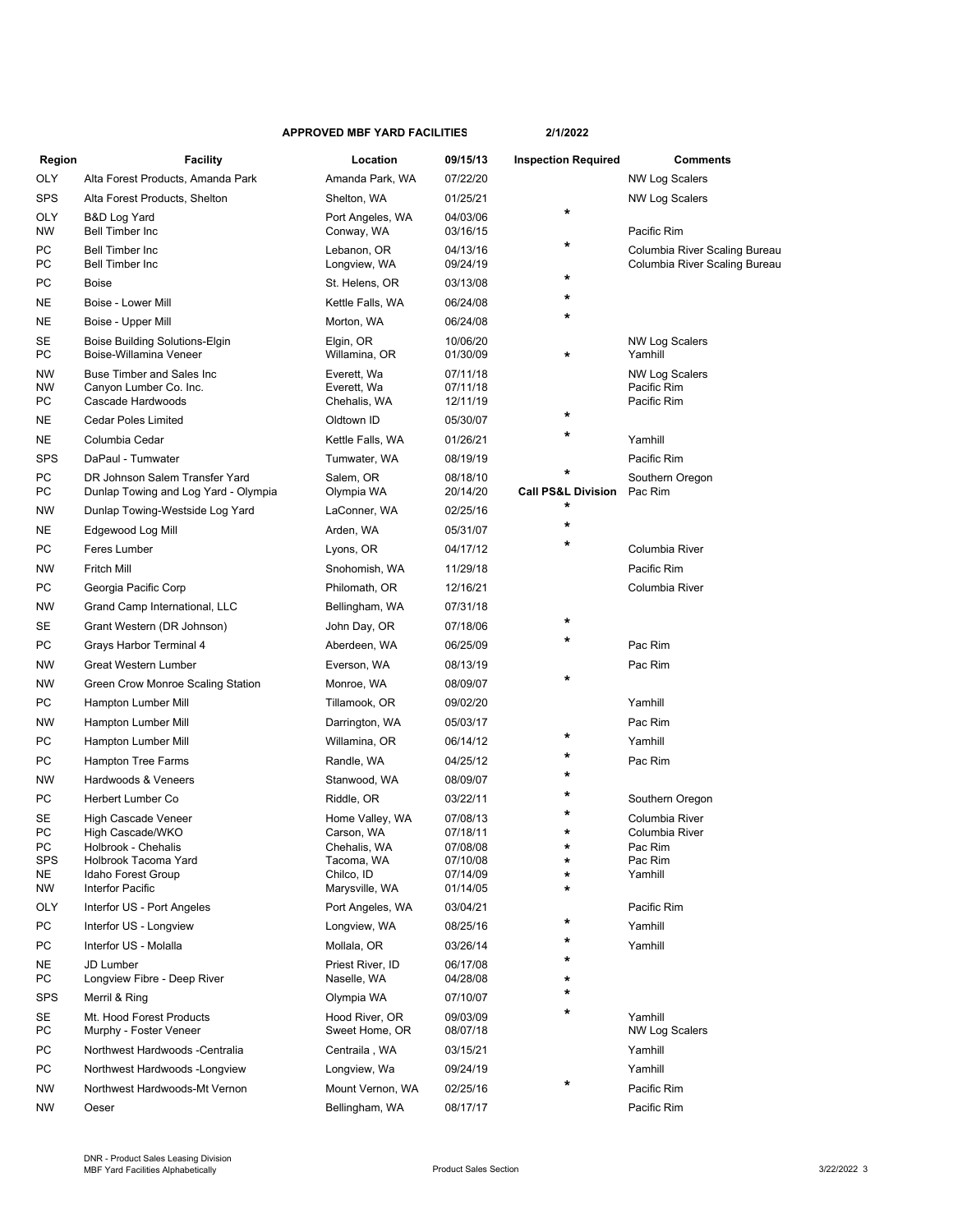| ΝW  | Osprey Logistics LLC                                      | Marysville, WA    | 05/15/20 |         | Pacfic Rim                      | Formerly Smith Island I |
|-----|-----------------------------------------------------------|-------------------|----------|---------|---------------------------------|-------------------------|
| PС  | Pacific Fibre                                             | Longview, Wa      | 04/27/04 | *       |                                 |                         |
| PС  | Pacific Hardwoods                                         | South Bend, WA    | 12/01/15 | *       | <b>Mountain Western</b>         |                         |
| PС  | Pacific Lumber & Shipping                                 | Longview, Wa      | 9/9/2013 | *       | Columbia River                  |                         |
| NW  | Pacific Rim Tonewood                                      | Concrete, WA      | 8/7/2015 |         | Pacific Rim                     |                         |
| PС  | Pacific Wood Preserving of Oregon                         | Sheridan, OR      | 10/25/10 | *       | Yamhill                         |                         |
| OLY | Pacific Veneer                                            | Aberdeen, WA      | 09/08/16 |         | Pacific Rim                     |                         |
| РC  | PLS Log Yard                                              | Longview, WA      | 05/11/17 |         | Columbia River Scaling Bureau   |                         |
| OLY | Port Angeles Hardwood                                     | Port Angeles, WA  | 07/23/20 |         | Pacfic Rim                      |                         |
| OLY | Port of Port Angeles                                      | Port Angeles, WA  | 01/27/20 |         | Pacific Rim                     |                         |
| PС  | Rainier Veneer                                            | Graham, WA        | 12/23/19 |         | <b>Cascade Contract Scaling</b> |                         |
| PС  | Reichert Shake & Fencing, Inc.                            | Toledo, WA        | 05/30/13 | *       | Yamhill                         |                         |
| PС  | Rosboro Lumber Co. LLC                                    | Springfield. OR   | 06/08/05 | $\ast$  |                                 |                         |
| PС  | RSG                                                       | Estacala, OR      | 05/07/02 | *       |                                 |                         |
| PС  | <b>RSG</b>                                                | Kalama, WA        | 07/09/19 |         | Yamhill                         |                         |
| РC  | RSG-Mollala                                               | Mollala, OR       | 06/11/11 | *       | Yamhill                         |                         |
| SE  | SDS Lumber Co                                             | Bingen, WA        | 11/03/17 |         | Yamhill                         |                         |
| PС  | Sierra Pacific Industries - Aberdeen                      | Aberdeen, WA      | 09/24/19 |         | NW Log Scalers                  |                         |
| PС  | Sierra Pacific Industries - Centralia                     | Centralia, WA     | 04/11/17 |         | <b>NW Log Scalers</b>           |                         |
| NW  | Sierra Pacific Industries - Mt Vernon                     | Mt. Vernon, WA    | 02/01/21 |         | <b>NW Log Scalers</b>           |                         |
| SPS | Sierra Pacific Industries - Shelton                       | Shelton, WA       | 04/04/17 |         | <b>NW Log Scalers</b>           |                         |
| NW  | Skagit Hardwoods                                          | Sedro Woolley WA  | 05/23/07 | *       |                                 |                         |
| NW  | Skagit River Reman Co                                     | Concrete, WA      | 12/12/19 |         | Pacific Rim                     |                         |
| NW  | Smith Street Mill                                         | Everett, Wa       | 06/01/11 | *       | Pacific Rim                     |                         |
| NW  | Snow Mtn. Inc.                                            | Mt. Vernon        | 05/17/07 | *       |                                 |                         |
| PС  | Starfire Lumber                                           | Cottage Grove, OR | 03/05/09 | *       | Columbia River                  |                         |
| NW  | Stella Jones - Arlington                                  | Arlington, WA     | 05/26/11 | $\ast$  | Pacific Rim                     |                         |
| PС  | Stella Jones - Rochester                                  | Rochester, WA     | 03/25/21 |         | Pacific Rim                     |                         |
| PС  | Stella Jones - St. Helens                                 | St. Helens, OR    | 05/07/20 |         | Yamhill                         |                         |
| PС  | Stimson Lumber (Chain Deck & Roll Out)                    | Forest Grove, OR  | 10/16/07 | *       | Mountain Western                |                         |
| PС  | Stimson Lumber Co.                                        | Tillamook, OR     | 10/16/07 | $\star$ | Yamhill                         |                         |
| PС  | Stimson Lumber Co.                                        | Clatskanie, OR    | 02/13/18 |         | <b>Mountain Western</b>         |                         |
| PС  | Sundance Lumber                                           | Springfield. OR   | 04/17/12 | *       | Columbia River                  |                         |
| PС  | Teevin Bros.                                              | Rainier, OR       | 03/21/17 |         | Pacific Rim                     |                         |
| NW  | Three Tree Company                                        | Mt. Vernon, WA    | 07/09/15 | *       | Pacific Rim                     |                         |
| PС  | <b>TMI Forest Products</b>                                | Morton, WA        | 05/22/12 |         | <b>NW Log Scalers</b>           |                         |
| SPS | <b>TPT Log Yard</b>                                       | Tacoma, WA        | 06/08/16 |         | Pacific Rim                     |                         |
| NE  | Vaagen Bros (Colville)                                    | Collvile, WA      | 06/02/04 | *       |                                 |                         |
| SE  | Vaagen Bros (Usk)                                         | Usk, WA           | 02/12/07 | $\ast$  |                                 |                         |
| SE  | Wallowa Forest Products                                   | Wallowa, OR       | 04/26/04 | *       |                                 |                         |
| РC  | Wester Forest Products US LLC-Columbia Vista Vacouver, WA |                   | 02/05/19 |         | Yamhill                         |                         |
| РC  | Weyerhaeuser                                              | Warrenton, OR     | 04/09/09 | *       | Yamhill                         |                         |
| PС  | Weyerhaeuser Hardwoods                                    | Winlock, WA       | 08/24/10 | *       | Pacific Rim                     |                         |
| PС  | Weyerhauser Raymond Lumber                                | Raymond, WA       | 08/31/09 | *       | Pacific Rim                     |                         |
| SE  | Woodgrain - LaGrande                                      | LaGrande, OR      | 03/01/21 |         | <b>NW Log Scalers</b>           |                         |
| SE  | Woodgrain - Pilot Rock                                    | Pilot Rock, OR    | 01/15/21 |         | <b>NW Log Scalers</b>           |                         |
| SE  | Yakima Forest Products                                    | White Swan, WA    | 11/16/18 |         | <b>NW Log Scalers</b>           |                         |
| РC  | Zip-O-Log Mill                                            | Eugene, OR        | 11/05/09 | *       | Columbia River                  |                         |
| ΝE  | Zosel Lumber                                              | Oroville, WA      | 11/21/06 | *       |                                 |                         |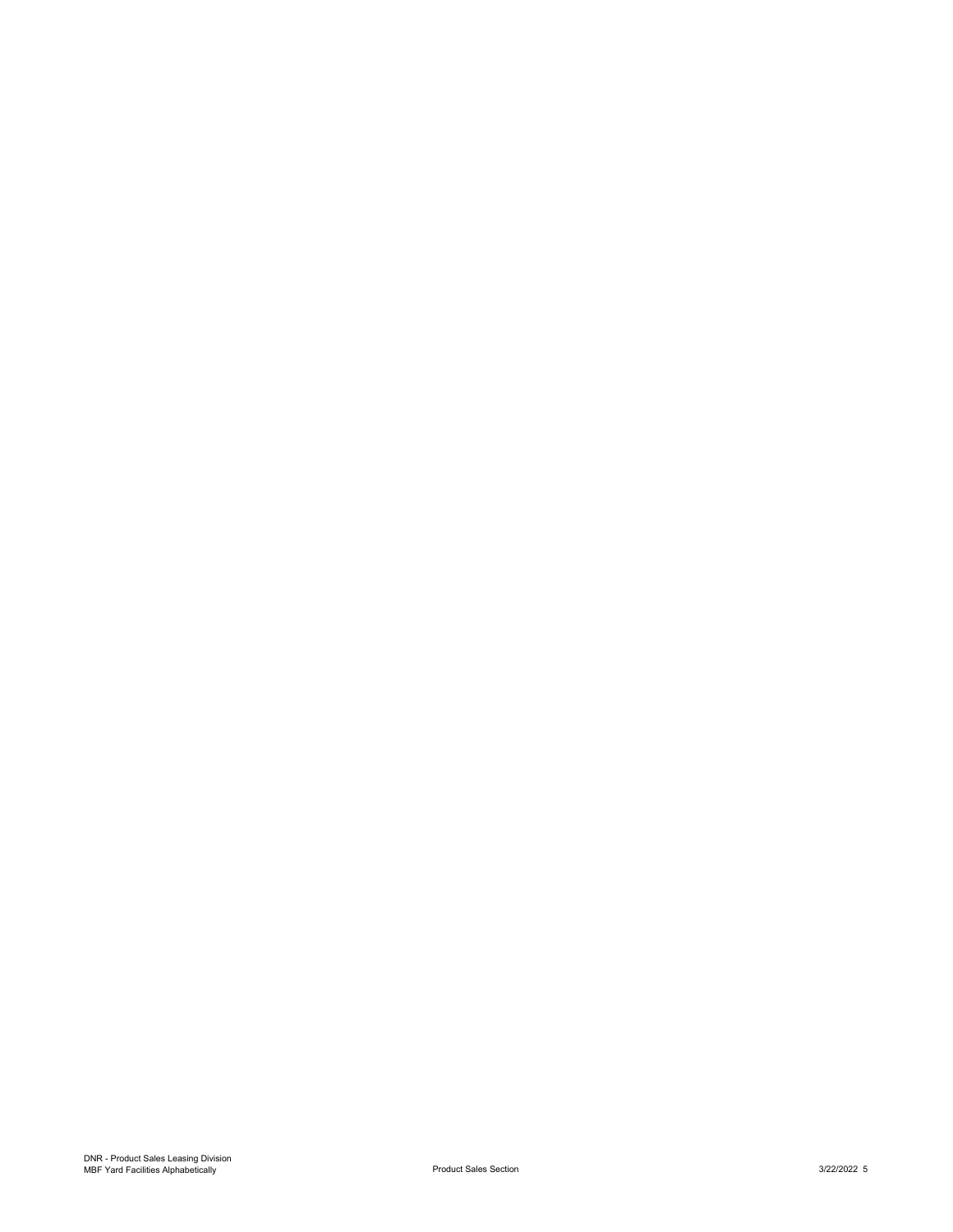LLC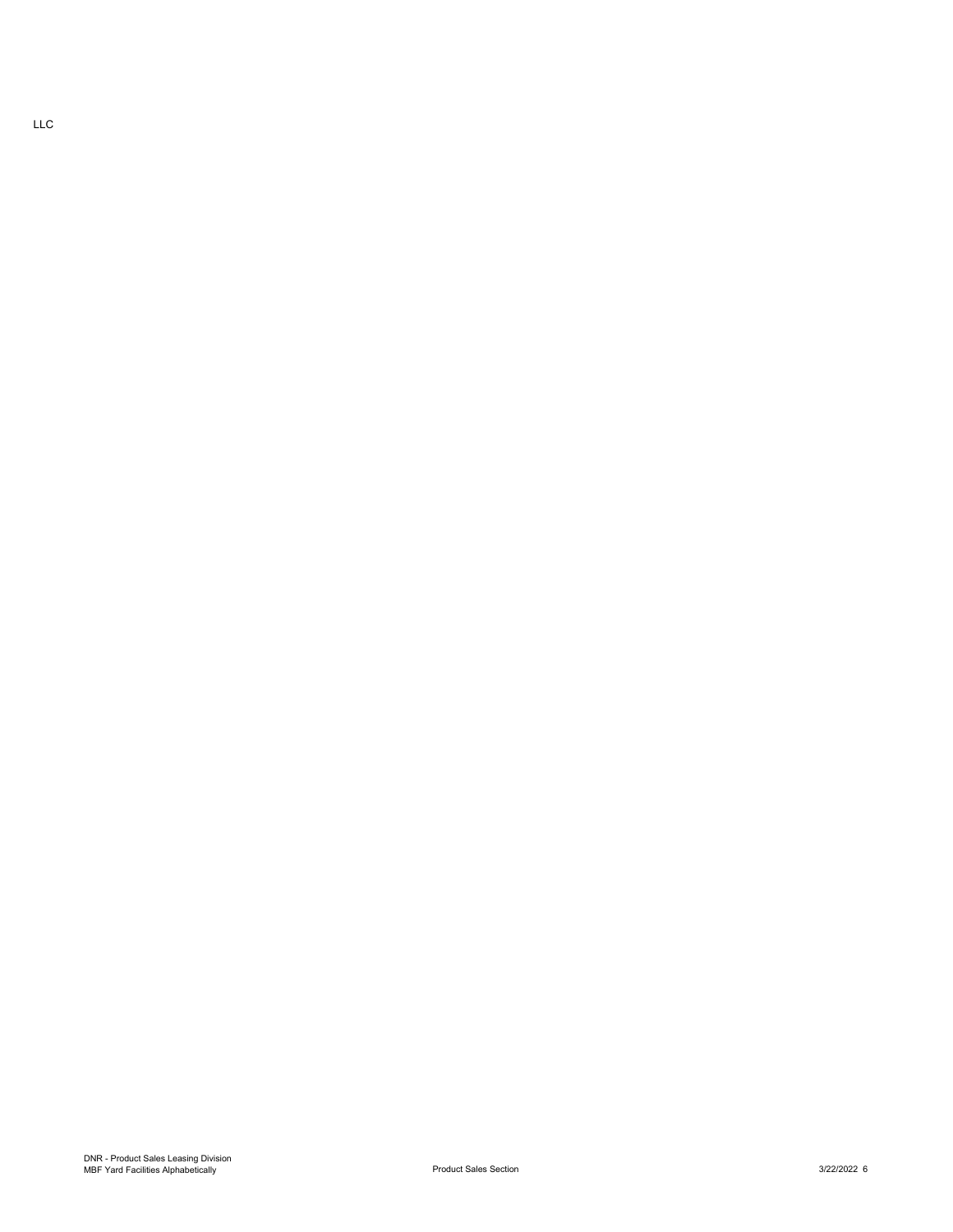## **Approved Weight Scale Facilities 2/1/2022**

| <b>Region</b> | <b>Facility</b>                                    | Location         |          | <b>Approval Date Inspection Required</b> | <b>Comments</b>                    |
|---------------|----------------------------------------------------|------------------|----------|------------------------------------------|------------------------------------|
| <b>OLY</b>    | Dry Creek Open Ramp                                | Port Angeles, WA | 09/15/13 | *                                        |                                    |
| PC            | 4 Star                                             | Eugene, OR       | 11/05/09 | *                                        | Used by Zip-O-Log                  |
| <b>NW</b>     | Aggergates West                                    | Port Angeles, WA | 02/02/11 | *                                        |                                    |
| SE            | Alder Creek Lumber                                 | Portland, OR     | 08/07/02 | *                                        |                                    |
| <b>OLY</b>    | Alta Forest Products, Amanda Park                  | Amanda Park, WA  | 09/29/16 | *                                        |                                    |
| <b>NE</b>     | Alta Forest Products, Naples, ID                   | Naples, ID       | 05/24/17 |                                          |                                    |
| PC            | Bayview Redi-Mix                                   | Morton, WA       | 11/15/10 | *                                        |                                    |
| PC            | <b>Boise</b>                                       | St. Helens, OR   | 02/18/08 | *                                        |                                    |
| NE            | Boise Cascade-Arden                                | Arden, WA        | 05/23/17 |                                          |                                    |
| <b>NE</b>     | Boise Cascade- Lower Mill                          | Home Valley, WA  | 05/23/17 |                                          |                                    |
| <b>NE</b>     | Boise Cascade - Upper Mill                         | Kettle Falls, WA | 05/24/17 |                                          |                                    |
| SE            | <b>Boise Building Solutions-Elgin</b>              | Elgin, OR        | 06/02/11 | *                                        |                                    |
| PC            | PLS Log Yard                                       | Longview, WA     | 09/09/13 | *                                        | Columbia River Scaling Bureau      |
| SE            | Boise White Paper - Umatilla                       | Umatilla, OR     | 06/04/09 | *                                        |                                    |
| SE            | Boise White Paper - Wallula                        | Wallula, WA      | 07/27/11 | *                                        |                                    |
| SE            | Boise White Paper - White Swan                     | White Swan, WA   | 07/21/09 | *                                        |                                    |
| ${\sf PC}$    | Boise-Willamina Veneer                             | Willamina, OR    | 01/30/09 | *                                        |                                    |
| <b>NW</b>     | Cadman, Heidelberg Cement Group                    | Goldbar, WA      | 01/13/10 | *                                        |                                    |
| <b>NW</b>     | Cadman-Skyriver                                    | Monroe, WA       | 11/03/10 | *                                        |                                    |
| PC            | Cascade Hardwoods                                  | Chehalis, WA     | 12/11/19 |                                          |                                    |
| <b>NE</b>     | <b>Clearwater Fiber</b>                            | Clarkston, WA    | 10/12/15 | *                                        |                                    |
| <b>NE</b>     | Columbia Cedar                                     | Kettle Falls, WA | 07/22/20 |                                          |                                    |
| <b>NW</b>     | <b>Conway Feed</b>                                 | Conway, WA       | 10/07/10 | *                                        | Prints 2 tickets (1 tare, 1 gross) |
| <b>SPS</b>    | <b>Corliss Concrete</b>                            | Enumclaw, WA     | 09/13/05 | *                                        |                                    |
| <b>NW</b>     | Cowden Rock & Ready Mix                            | Bellingham, WA   | 05/10/18 |                                          |                                    |
| <b>NW</b>     | Cowden Rock & Ready Mix Hannegan RD                | Bellingham, WA   | 07/23/18 |                                          |                                    |
| PC            | DaPaul Chip                                        | Tumwater, WA     | 08/19/19 |                                          |                                    |
| <b>NW</b>     | Dry Creek Sand and Gravel                          | Clear Lake, WA   | 10/02/06 | *                                        |                                    |
| NE.           | Edgewood Log Mill                                  | Addy, WA         | 05/31/07 | *                                        |                                    |
| <b>SPS</b>    | <b>Edman Company</b>                               | Tacoma, WA       | 04/15/21 |                                          |                                    |
| <b>OLY</b>    | Evergreen Fibre, Inc.                              | Port Angeles, WA | 02/27/19 |                                          |                                    |
| PC            | Feres Lumber                                       | Lyons, OR        | 04/17/12 | *                                        |                                    |
| <b>NW</b>     | Ferndale Ready Mix & Gravel Inc.                   | Maple Falls, WA  | 04/26/05 | *                                        |                                    |
| PC            | Gee Cee's Truck Stop                               | Toledo, WA       | 05/26/21 |                                          |                                    |
| PC            | Georgia Pacific                                    | Philomath, OR    | 10/31/02 | *                                        |                                    |
| PC            | Georgia Pacific                                    | Wauna, OR        | 09/27/18 |                                          |                                    |
| SE            | Goldendale Farm Store                              | Goldendale, WA   | 01/12/16 | *                                        |                                    |
| PC            | Hampton Lumber Mill                                | Tillamook, OR    | 06/22/17 |                                          |                                    |
| NW            | Hampton Lumber Mill                                | Darrington, WA   | 05/03/17 |                                          |                                    |
| PC            | <b>Hampton Tree Farms</b>                          | Morton, WA       | 09/03/20 |                                          |                                    |
| PC            | Hampton Tree Farms                                 | Randle, WA       | 06/02/20 |                                          |                                    |
| PC            | <b>Hampton Tree Farms</b>                          | Warrenton, OR    | 06/01/17 |                                          |                                    |
| PC            | <b>Hampton Tree Farms</b>                          | Willamina, OR    | 06/14/12 | *                                        |                                    |
| PC            | High Cascade (WKO)                                 | Carson, WA       | 05/07/02 | *                                        |                                    |
| PC            | High Cascade Veneer                                | Home Valley, WA  | 07/08/13 | *                                        |                                    |
| <b>SPS</b>    | <b>Hill Moving Services</b><br>Holbrook - Chehalis | Poulsbo, WA      | 06/04/09 | *<br>*                                   |                                    |
| PC            |                                                    | Chehalis, WA     | 07/08/08 |                                          |                                    |
| <b>NE</b>     | Idaho Forest Group - Athol                         | Athol, ID        | 05/24/17 |                                          |                                    |
| <b>NE</b>     | Idaho Forest Group - Chilco                        | Chilco, ID       | 07/26/13 | *                                        |                                    |
| <b>NE</b>     | Idaho Forest Group - Laclede                       | Laclede, ID      | 05/24/17 |                                          |                                    |
| PC            | Interfor- Molalla                                  | Molalla, OR      | 09/08/05 | $\star$                                  |                                    |
| <b>OLY</b>    | Interfor-Port Angeles                              | Pt. Angeles, WA  | 03/04/21 |                                          |                                    |
| PC            | Interfor-Longview                                  | Longview, WA     | 08/25/16 | *                                        |                                    |
| PC            | <b>JK Forest Products</b>                          | Raymond, WA      | 02/10/11 | *                                        |                                    |
| PC            | Jones Quarry                                       | Tumwater, WA     | 04/16/03 | *                                        |                                    |
| <b>SPS</b>    | Kennedy Creek Quarry                               | Shelton, WA      | 12/10/08 | *                                        |                                    |
| <b>SPS</b>    | <b>Little Creek Quarry</b>                         | Shelton, WA      | 06/11/09 | *                                        |                                    |
| PC            | Local Manufacturing, Inc                           | Hoquiam, WA      | 05/02/19 |                                          |                                    |
| PC            | Longview Fibre - Deep River                        | Naselle, WA      | 04/28/08 | *                                        |                                    |
| <b>NE</b>     | Loon Lake Sand & Gravel                            | Loon Lake, WA    | 06/16/11 | *                                        |                                    |
| <b>PC</b>     | Louisiana Pacific                                  | Tacoma, WA       | 05/10/03 | *                                        |                                    |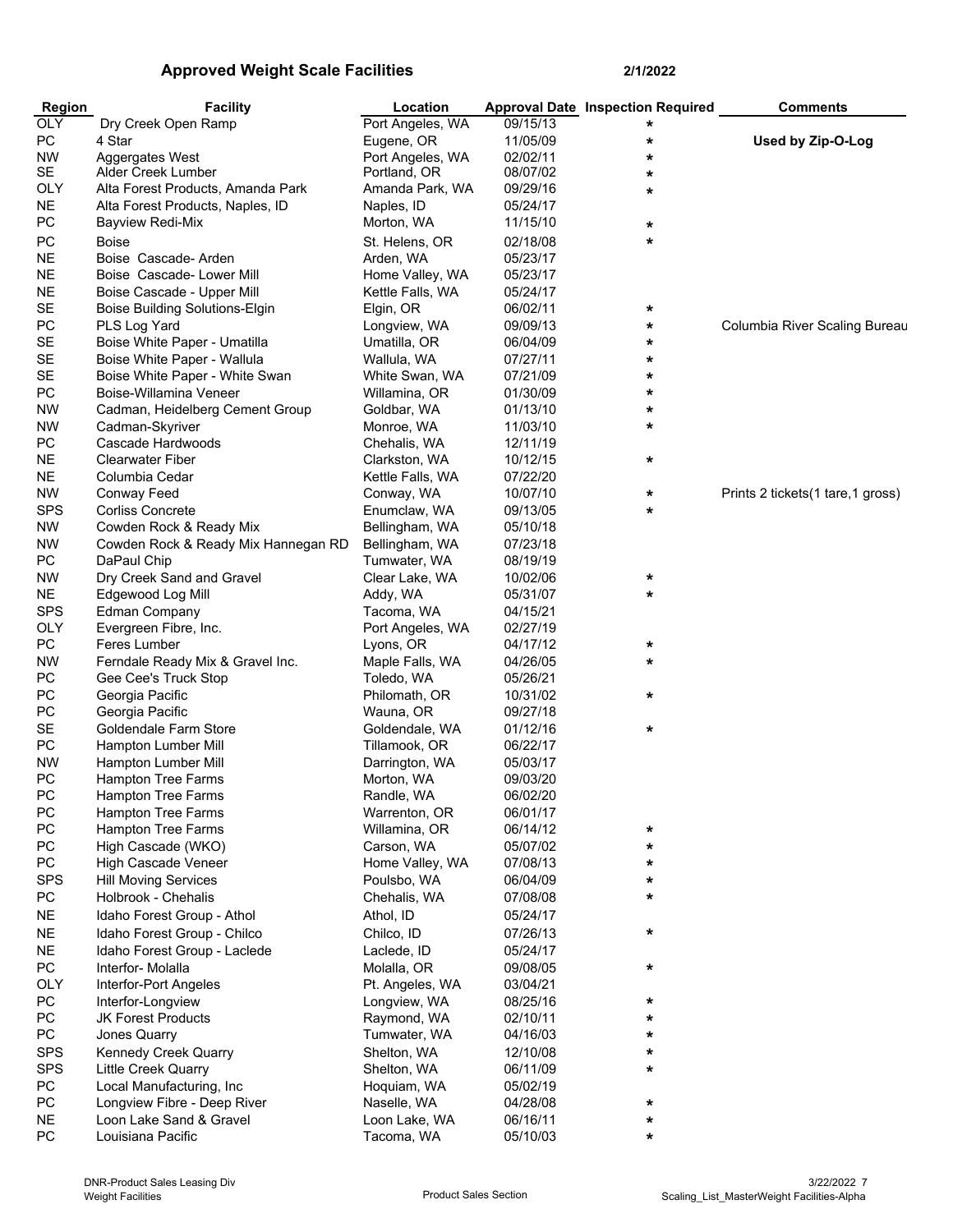| SPS        | Lynch Creek Quarry               | Eatonville, WA    | 09/27/02 | $\star$ |                                                |
|------------|----------------------------------|-------------------|----------|---------|------------------------------------------------|
| <b>SPS</b> | Manke Lumber- Tacoma             | Tacoma, WA        | 08/28/13 | *       |                                                |
| <b>SPS</b> | Manke Lumber- Sumner             | Sumner, WA        | 06/29/17 |         |                                                |
| <b>SPS</b> | Manke Lumber- Shelton            | Shelton, WA       | 08/21/17 |         |                                                |
| PC         | Martin Sand & Gravel             | Rochester, WA     | 08/25/05 | *       |                                                |
| <b>NW</b>  | Miller Shingle Co.               | Smith Island, WA  | 05/19/15 | *       |                                                |
| PC         | Morse Bros.                      | St. Helens, OR    | 04/10/00 | *       |                                                |
| SE         | MT Adams Resource Stewards       | Glenwood, WA      | 05/26/09 |         |                                                |
|            |                                  |                   |          | *       |                                                |
| <b>SE</b>  | Mt. Hood Forest Products         | Hood River, OR    | 09/03/09 | *       |                                                |
| PC         | Murphy - Elma Veneer             | Elma, WA          | 04/16/10 | *       |                                                |
| PC         | Murphy - Foster Veneer           | Sweet Home, OR    | 11/15/17 |         |                                                |
| <b>NE</b>  | Newport Equipment                | Newport, WA       | 07/23/13 | *       |                                                |
| PC         | Nippon Dynawave Packaging Co.    | Longview, WA      | 07/01/20 |         |                                                |
| <b>SPS</b> | North Mason Fiber                | Belfair, WA       | 04/12/12 | *       |                                                |
| PC         | Northwest Hardwoods - Garibaldi  | Garibaldi, OR     | 09/24/01 | *       |                                                |
| PC         | Northwest Hardwoods - Centralia  | Centralia, WA     | 03/29/21 |         |                                                |
| PC         | Northwest Hardwoods - Longview   | Longview, WA      | 09/24/19 |         |                                                |
| <b>NW</b>  | Northwest Hardwoods - Mt. Vernon | Mount Vernon, WA  | 02/25/16 | $\star$ |                                                |
| <b>OLY</b> | <b>Northwest Rock Products</b>   | Port Gamble, WA   | 05/18/12 | *       |                                                |
| PC         | <b>NW Fibre LLC</b>              | Morton, WA        | 03/02/15 | *       |                                                |
| NW         | <b>NW Forest Fibre Products</b>  | Concrete, WA      | 07/08/04 | *       |                                                |
| PC         | <b>NW Pet Products</b>           | Woodland, WA      | 02/20/03 | *       |                                                |
| <b>OLY</b> | Olympic Open                     | Port Angeles, WA  | 03/23/15 | *       | Next To Dry Creek Open                         |
| NE.        | <b>Omak Wood Products</b>        | Omak, WA          | 01/22/15 | *       |                                                |
| PC         | <b>Pacific Fibre</b>             | Cornelius, OR     | 06/18/02 | *       |                                                |
| PC         | Pacific Fibre                    | Longview, WA      | 02/07/12 | *       |                                                |
|            | Pacific Rim Properties           |                   | 07/21/21 |         |                                                |
| <b>NW</b>  |                                  | Sumas, WA         |          |         |                                                |
| <b>OLY</b> | Pacific Veneer                   | Aberdeen, WA      | 04/01/14 | *       |                                                |
| <b>SPS</b> | Palmer Coking Coal Co.           | Black Diamond, WA | 08/05/02 | *       |                                                |
| <b>OLY</b> | Penny Creek Quarry               | Quilcene, WA      | 05/11/17 |         |                                                |
| SE         | <b>Plummer Forest Products</b>   | Plummer, ID       | 08/08/05 | *       |                                                |
| <b>NE</b>  | Ponderay Newsprint Co.           | Usk, WA           | 10/07/14 | *       |                                                |
| <b>OLY</b> | Port Angeles Hardwood            | Port Angeles, WA  | 03/18/15 | *       |                                                |
| NW         | Port of Bellingham               | Bellingham, WA    | 07/31/18 |         |                                                |
| PС         | Port of Grays Harbor T-4         | Aberdeen, WA      | 01/18/01 | *       |                                                |
| PC         | Port of Olympia                  | Olympia, WA       | 12/11/09 | *       |                                                |
| <b>NE</b>  | <b>Poltlatch Corporation</b>     | Saint Maries, ID  | 04/11/14 | *       |                                                |
| SE         | <b>Prarie Wood Products</b>      | Praire City, OR   | 07/11/00 | *       |                                                |
| <b>OLY</b> | Pt. Angeles Open Scales          | Pt. Angeles, WA   | 05/17/06 | *       |                                                |
| <b>SPS</b> | Rainier Veneer                   | Graham, WA        | 12/23/19 |         |                                                |
| PC         | Reichert Shake & Fencing         | Toledo, WA        | 04/23/13 | *       |                                                |
| <b>OLY</b> | Restover Truck Stop              | Olympia, WA       | 07/05/05 | *       |                                                |
| <b>NE</b>  | <b>Riley Creek Lumber</b>        | Moyie Springs, ID | 07/22/05 | *       |                                                |
| <b>NW</b>  | <b>Rinker Pit</b>                | Snohomish, WA     | 01/13/05 | *       |                                                |
|            |                                  |                   |          | *       |                                                |
| <b>NW</b>  | Riverside Topsoil                | Snohomish, WA     | 05/29/13 | *       | Used by Sea-Sno                                |
| <b>PC</b>  | Rosboro Lumber Co.               | Springfield, OR   | 03/06/02 | *       |                                                |
| PC         | RSG-Estacada                     | Estacada, OR      | 06/04/02 |         |                                                |
| SE         | RSG-Kalama                       | Kalama, WA        | 07/23/20 |         |                                                |
| <b>PC</b>  | RSG - Molalla                    | Molalla, OR       | 03/11/10 | *       |                                                |
| PC         | Rush Road Shell - Cat Scale      | Chehalis, WA      | 04/28/11 | *       |                                                |
| SE         | SDS Lumber                       | Bingen, WA        | 11/03/17 |         |                                                |
| PC         | Seneca Jones Lumber              | Eugene, OR        | 03/06/02 | *       |                                                |
|            |                                  |                   |          |         |                                                |
| PC         | Shearer Brosther Chipping        | Shelton, WA       | 02/01/22 |         |                                                |
| PC         | Sierra Pacific - Aberdeen        | Aberdeen, WA      | 09/24/19 |         |                                                |
| <b>NW</b>  | Sierra Pacific - Burlington      | Mount Vernon, WA  | 02/01/21 |         |                                                |
| PC         | Sierrra Pacific - Centralia      | Centralia, WA     | 02/28/12 | *       |                                                |
| <b>SPS</b> | Sierra Pacific - Shelton         | Shelton, WA       | 12/05/17 |         |                                                |
| <b>OLY</b> | Snider Rock Quarry               | Port Angeles, WA  | 08/16/21 |         |                                                |
|            |                                  |                   |          | *       |                                                |
| <b>NW</b>  | Stella Jones                     | Arlington, WA     | 07/15/10 |         | Only for pole being delivered to that facility |